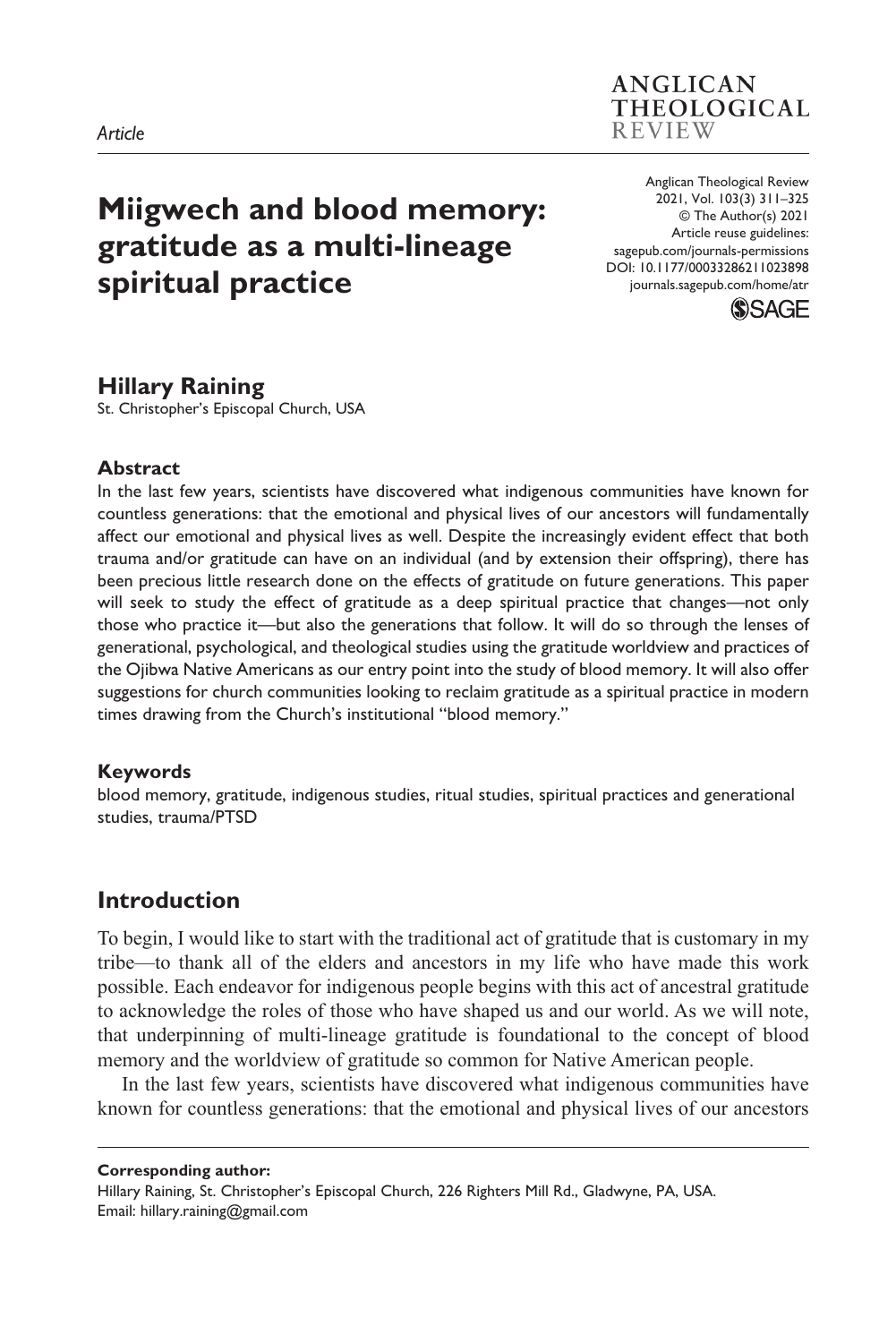will fundamentally affect our emotional and physical lives as well. Western science has taught us that PTSD (post-traumatic stress disorder) and depression can be "passed down" by altering the genetic makeup of our offspring as well as by the negative parenting techniques that can be a result of these ailments.<sup>1</sup> At the same time, we have learned that the practice of gratitude can likewise have significant effects on the bodies, minds, and souls of those who engage in them. Yet, the effects of virtues, such as gratitude, have not been formally studied as a possible way to shape future generations in the same way trauma and depression have been.

This lack of theological and sociological study of the long-lasting effects of gratitude on future generations is sorely lacking in this era of loneliness, increased polarization, violence, and fear at epidemic proportions. What many indigenous communities, such as Native Americans, can teach us is the value of gratitude, not only in an individual's life, but (as they often teach) for seven generations beyond us. This understanding of gratitude would help connect and support communities of faith. The gift of inheriting blood memory from our ancestors is that we need only to look back, not simply at the trauma of our ancestors, but also the views and practices of gratitude that supported them in their hard times. We can pull from that tradition and build upon it. And, since we know that gratitude can be taught, why not have religions teach these rituals in such a manner that coming to church is seen as a way to participate in gratitude? Thus, what can be said about trauma can likewise be said about gratitude: if trauma can change the body, mind, and soul of an individual and that person's offspring, then so can gratitude. We inherit pieces of our ancestors' lives and are forever changed by them as well. The term for this multi-lineal virtue in the Native American community is "Blood Memory."

This paper will seek to study the effect of gratitude as a deeply spiritual practice that changes, not only those who practice it, but also the generations that follow. It will do so through the lens of generational, psychological, and theological studies using the gratitude worldview and practices of the Ojibwa Native Americans as our entry point into the study of blood memory. It will also offer suggestions for church communities looking to reclaim gratitude as a spiritual practice in modern times drawing from the Church's institutional "blood memory."

## **Trauma studies**

Neuroscientific studies that focus on the multigenerational effects of emotions on offspring have been conducted primarily in the fields of PTSD, stress, and depression. Studies, like the ones performed by Nagy Youssef and his team on the effects of trauma on transgenerational DNA,<sup>2</sup> have found the tendency for these conditions to be genetically and interpersonally passed down to future generations is very high. Certainly, these behaviors might be linked with the way a person is fostered. It might be expected, for example, that if someone has a parent who suffered from these ailments, that child might

<sup>1</sup> Nagy A Youssef, Laura Lockwood, Shaoyong Su, Guang Hao, and Bart P.F. Rutten, "The Effects of Trauma, with or without PTSD, on the Transgenerational DNA Methylation Alterations in Human Offsprings," *Brain Sciences* 8 (2018): 83.

<sup>&</sup>lt;sup>2</sup> Youssef et al., "The Effects of Trauma," 8–16.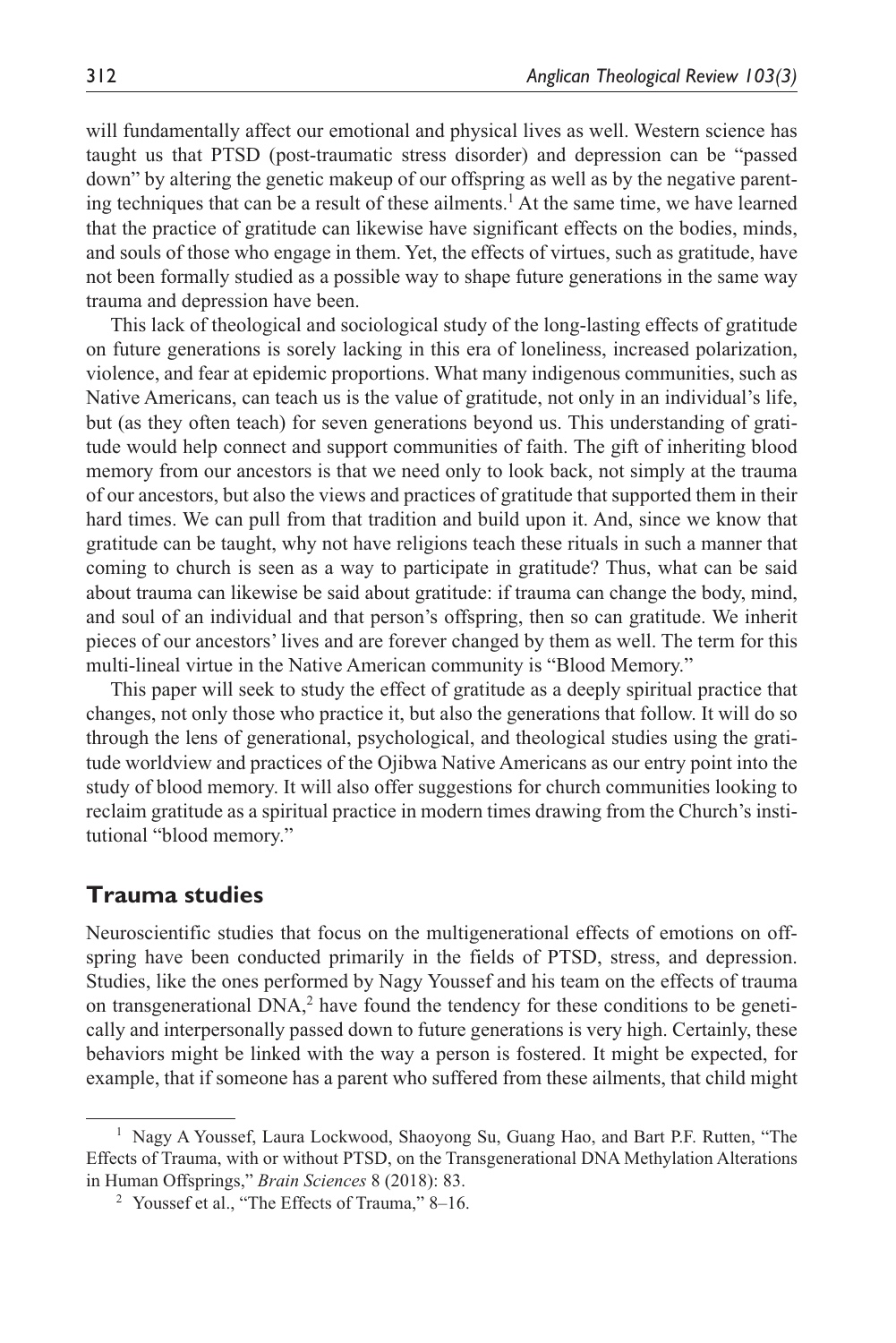also suffer from them by the effects of this parenting. Yet, what makes these new studies so compelling is the discovery that the predisposition actually happens on a cellular level and can span at least three generations. Indeed,

children of parents who had suffered extreme trauma have methylation modifications associated with trauma and PTSD. . . . Moreover, this PTSD risk [and the associated physical and psychological effects that accompany this condition—such as depression, higher stress reactions, and an increase likelihood of suicide] can be passed down from generation to generation.<sup>3</sup>

For example, if your grandmother suffered a traumatic event, the genes that she will pass on to your parent and subsequently to you will have been functionally altered, making her generational offspring more likely to suffer PTSD and/or depression. Thus, we inherit much more from our ancestors than just a receding hairline and blue eyes. It is clear that we can come to trauma by inheriting the effects of both nature and nurture. The role of our families and social structures can change our hormonal makeup as well. Important naturally occurring brain chemicals—such as oxytocin—begin their lifelong influence on behavior and cognition in the womb where maternal stress, depression, and trauma can change this hormonal development.<sup>4</sup> Oxytocin—the so-called "love hormone"—regulates and promotes the brain's desire for close human contact. Generational and "environmental factors [such as trauma] can also influence the development of the oxytocin systems, which starts to develop in the womb and continues to develop after birth . . . Positive or negative experiences early in life can shape the oxytocin system."<sup>5</sup> This change in oxytocin affects the ability to make close relational connections, and is correlated with higher rates of depression, suicide, anxiety disorders, PTSD, aggressive behavior, and drug use.6

Yet, if PTSD and depression may be the result of poor nurturing, then the reverse may be true as well. Mindfulness and gratitude practices can change the way we have been "hardwired" to handle stress and trauma—and those practices can be taught and fostered in our offspring. Bessel van der Kolm writes about the brain's ability to heal when taught spiritual practices that help the body calm the trauma reaction triggered when the limbic system is stressed. He writes,

The fundamental issue in resolving traumatic stress is to restore the proper balance between the rational and emotional [parts of the] brain, so that you can feel in charge of how you respond and how you conduct your life. . . . [T]he only way we can consciously access the emotional brain [and do "limbic system therapy"] is through self-awareness [and mindfulness], i.e. by activating the medial prefrontal cortex, the part of the brain that notices what is going on inside us and thus allows us to feel what we are feeling. . . . Since emotional regulation is the critical

<sup>&</sup>lt;sup>3</sup> Youssef et al., "The Effects of Trauma," 5.

<sup>4</sup> Sarah Baracz and Femke Buisman-Pijlman, "How Childhood Trauma Changes Our Hormones, and Thus Our Mental Health, into Adulthood," *The Conversation*, [http://theconversa](http://theconversation.com/how-childhood-trauma-changes-our-hormones-and-thus-our-mental-health-into-adulthood-84689)[tion.com/how-childhood-trauma-changes-our-hormones-and-thus-our-mental-health-into-adult](http://theconversation.com/how-childhood-trauma-changes-our-hormones-and-thus-our-mental-health-into-adulthood-84689)[hood-84689](http://theconversation.com/how-childhood-trauma-changes-our-hormones-and-thus-our-mental-health-into-adulthood-84689) (accessed October 16, 2017).

<sup>5</sup> Baracz and Buisman-Pijlman, "How Childhood Trauma Changes."

<sup>6</sup> Baracz and Buisman-Pijlman, "How Childhood Trauma Changes."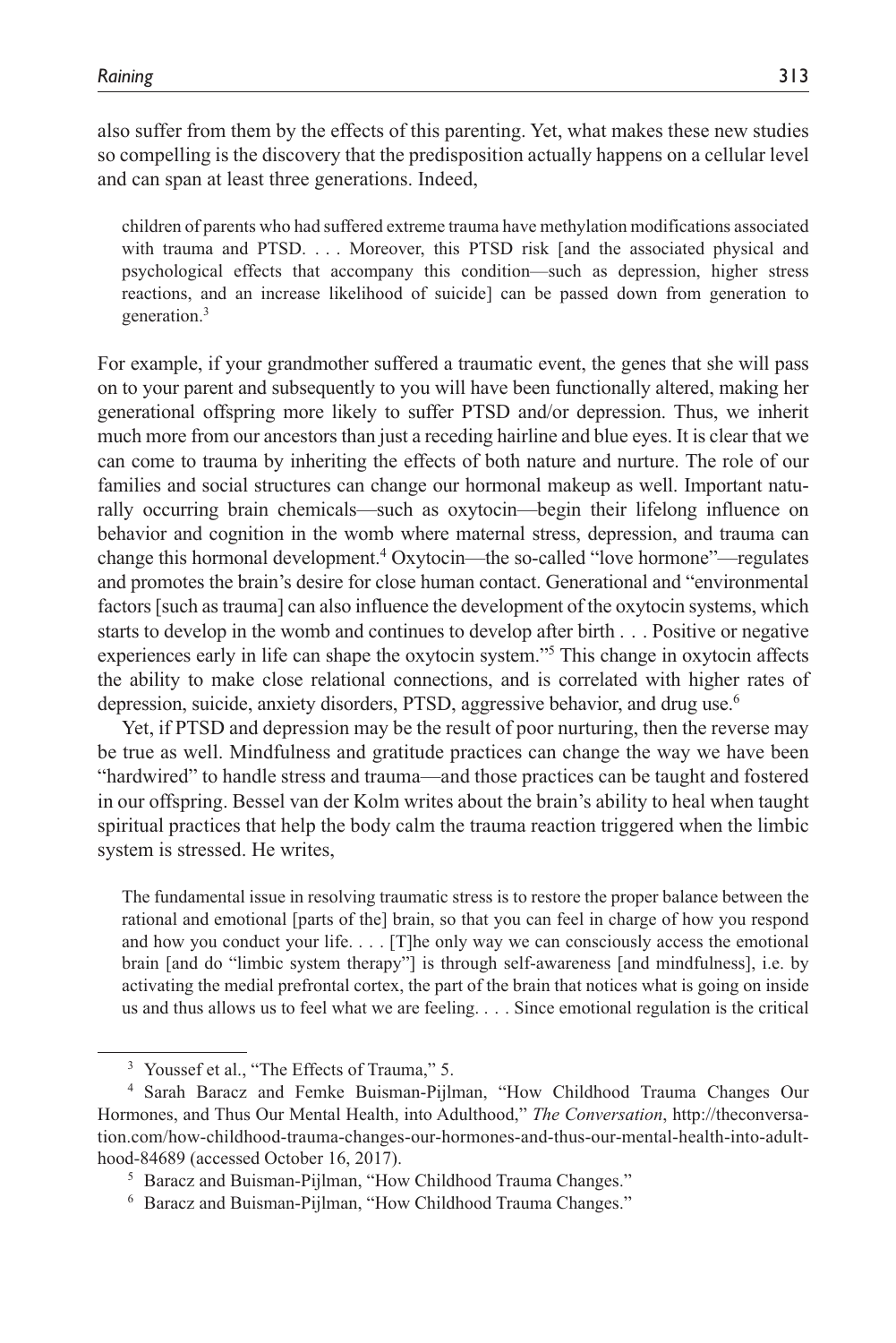issue in managing the effects of trauma and neglect, it would make an enormous difference if teachers, army sergeants, parents, and mental health professionals were thoroughly schooled in emotional-intelligence [and mindfulness] techniques.<sup>7</sup>

Clearly, we should add religious communities to his list of groups that should teach this "life-and-future-generations-shaping" power of trauma healing. Rituals, prayers, breathing techniques, and meditation can help a person heal from trauma by tapping into the part of our brain that regulates emotion.<sup>8</sup> For example, we know that people who regularly participate in gratitude practices see incredible changes to their mental, physical, and emotional well-being.<sup>9</sup> Would not the power of such practices also have a lasting impact on the next generations? Indigenous teachings, as will be discussed later in this paper, suggest the answer is: yes.<sup>10</sup>

## **The ritual life-changing power of gratitude and an indigenous understanding**

Gratitude is having something of a moment in modern scholarship. From intensive peerreviewed studies, to Fortune 500 companies, to self-help gurus—everyone is lauding the effects of gratitude on physical, mental, and emotional health. The grateful often sleep better, have stronger hearts, and have enhanced empathy.<sup>11</sup> Those who practice gratitude are shown to have the ability to better handle stress, have longer and healthier lives, and have better interpersonal relationships. Thus, one might well say that "gratitude is a parent virtue of sorts—one that, when cultivated, gives rise to others. Gratitude has one broad purpose: to change what you do next."<sup>12</sup> Indeed, gratitude seems to be a key factor in:

developing psychological flexibility and can have powerful effects on the functioning of our genes. For example, an epigenetic process called *methylation* interferes with your body's ability to read your genes. Harmful methylation can result from trauma, but learning flexibility skills [like gratitude practices] can undo part of the damage, and recent evidence shows that it does so by changing methylation. Flexibility processes literally alter how genes work. You can say it this way: If you learn to be less reactive to stress through the cultivation of flexibility pivots, the body starts turning off those reaction systems, including genetic expression switches that may have been originally thrown not by you but by your parents and grandparents.<sup>13</sup>

<sup>7</sup> Bessel van der Kolk, *The Body Keeps the Score: Brain, Mind, and Body in the Healing of Trauma* (London: Penguin Books, 2015), 207–09.

<sup>8</sup> van der Kolk, *The Body Keeps the Score*.

<sup>9</sup> David Desteno, "Research Shows Gratitude Has a Drastically Positive Impact," *Sojourners* (2019), <https://sojo.net/articles/research-shows-gratitude-has-drastically-positive-impact> (accessed 22 February 2020).

<sup>10</sup> Steven Charleston, "The Global Tribe: Community in the 21st Century," *First Peoples Theology Journal* 4 (2004): 28–9.

<sup>11</sup> Amy Morin, "7 Scientifically Proven Benefits of Gratitude," *Psychology Today* (2015), [https://www.psychologytoday.com/us/blog/what-mentally-strong-people-dont-do/201504/7](https://www.psychologytoday.com/us/blog/what-mentally-strong-people-dont-do/201504/7-scientifically-proven-benefits-gratitude) [scientifically-proven-benefits-gratitude](https://www.psychologytoday.com/us/blog/what-mentally-strong-people-dont-do/201504/7-scientifically-proven-benefits-gratitude).

<sup>&</sup>lt;sup>12</sup> David Desteno, "Research Shows."

<sup>13</sup> Steven C. Hayes, *A Liberated Mind: How to Pivot Toward What Matters* (New York: Avery, 2019), 62.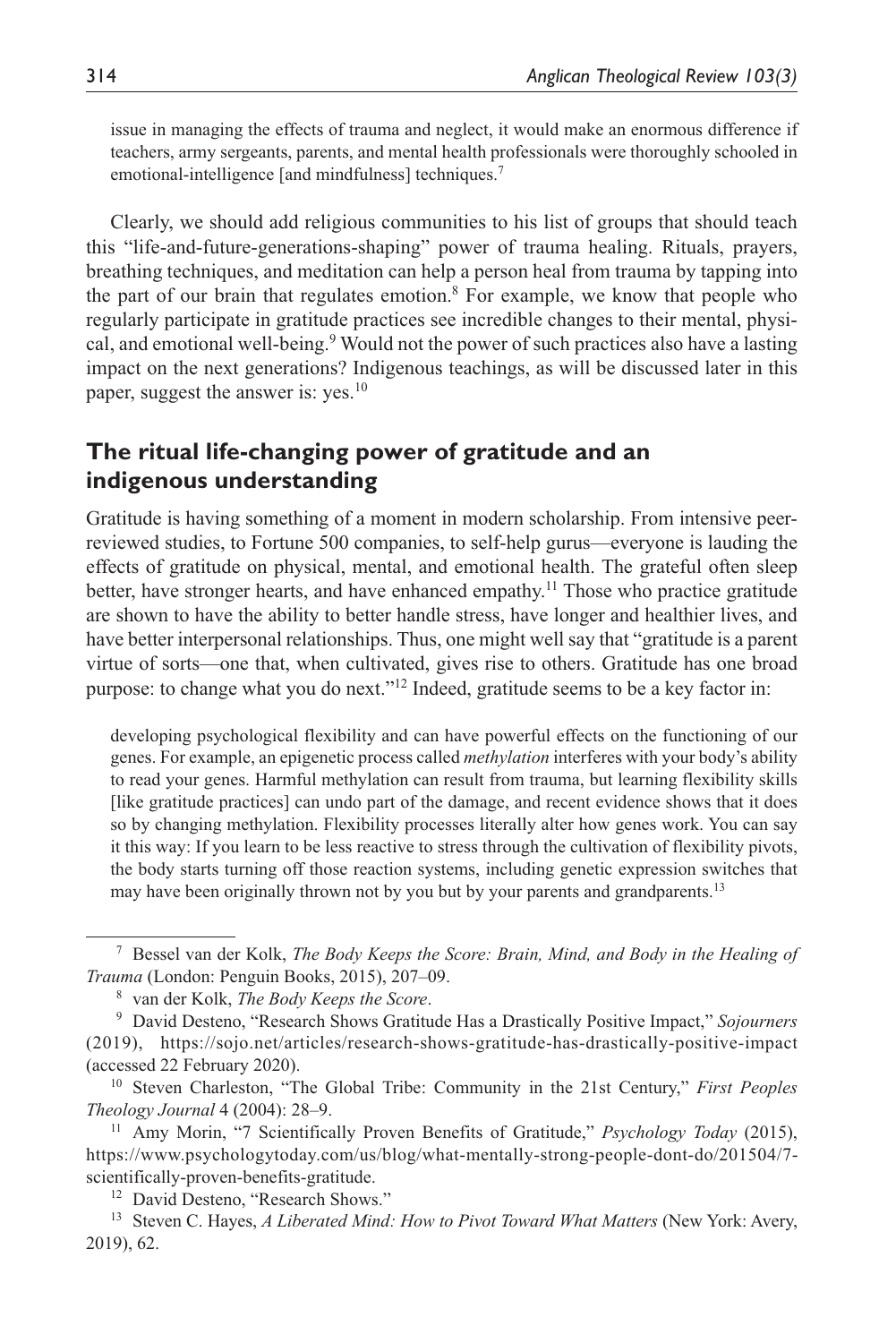This learning suggests that, we can help improve our lives, as well as our offspring and communities by taking seriously the spiritual virtue and power of gratitude.

Given all the transformational possibilities—communally, generationally, mentally, spiritually, and physically—it should come as no surprise that gratitude is far from being a new topic in the theological and ritual realms. Religions across all times and cultures have sought to make gratitude as a cornerstone of belief. (One obvious example from the Christian tradition is the Eucharist itself which not only literally means "thanksgiving" but tells us to "give God thanks and praise" as our call to action in the ritual. Eucharistic theology continually calls us to thanksgiving and to take the sacramental body and blood "in remembrance" of Christ and our unity in His body.) Yet, while we are considering how our religious rituals can and have shaped our practices, given the clear multigenerational impact of our ancestors' psychological flexibility on our current realities, it is equally important to revisit the rituals of our lineages. The "spiritual DNA" of our religions and our ancestors can have positive impacts on our futures if we see them as woven together to impact our lives. The rites and rituals around gratitude are as important to know about as our grandparents' trauma in understanding who we are and how we might like to strengthen our mental and spiritual health. Traditions and spiritual practices that foster (or fail to foster) gratitude stretch back into our individual and familial lineage and have an impact on us every day.

For example, belief in gratitude is the bedrock of many indigenous cultures such as Native Americans. We can see the depths of gratitude in every aspect of indigenous spirituality. For example, the Ojibwa word for "thank you" is "Miigwech." Yet, this translation does not fully encapsulate the depth of gratitude that is meant when it is used, especially in a ritual setting. In my studies with my tribe's traditional healer, I learned that "Miigwech" is used to symbolize a completeness and wholeness. Interestingly, this word only came into use after the tribes came in contact with Westerners, as they had never needed a word expressing "thank you" before. In Native American culture, it was assumed that everything in this world was already a gift from the Spirit so it was simply an act of fullest living to give what you have already received. As linguist James Vukelich says:

What do you say about a culture that does not have a word for "thank you" in their vocabulary? . . . You discover a culture that . . . truly knows how to love. Truly knows how to be grateful. Truly acknowledges the sacred in their everyday life. . . . If they [the ancestral inheritors of the word "Miigwech"] can remember where this word comes from, they'll remember a time when we were always thankful, when we always had gratitude for everything we have been given and acknowledging that that gift was sacred.<sup>14</sup>

Clearly, the role of gratitude is central in the way of life described in this quote. Community is built around the idea that all should be shared as a mark of gratitude and completeness. It stands in sharp contrast to the fear and scarcity culture that is a hallmark of modern-day Western society.15 We cannot be grateful and open when we are

<sup>&</sup>lt;sup>14</sup> James Vukelich, "Ojibwa Word of the Day Miigwech  $\dot{\Gamma}$ -Q<sup>t</sup> 'Thank you,'" YouTube video (October 21, 2019),<https://www.youtube.com/watch?v=ElcZ3hwfCm8>.

<sup>15</sup> Brené Brown, *Daring Greatly, How the Courage to Be Vulnerable Transforms the Way We Live, Love, Parent, and Lead* (New York: Penguin Group, 2012).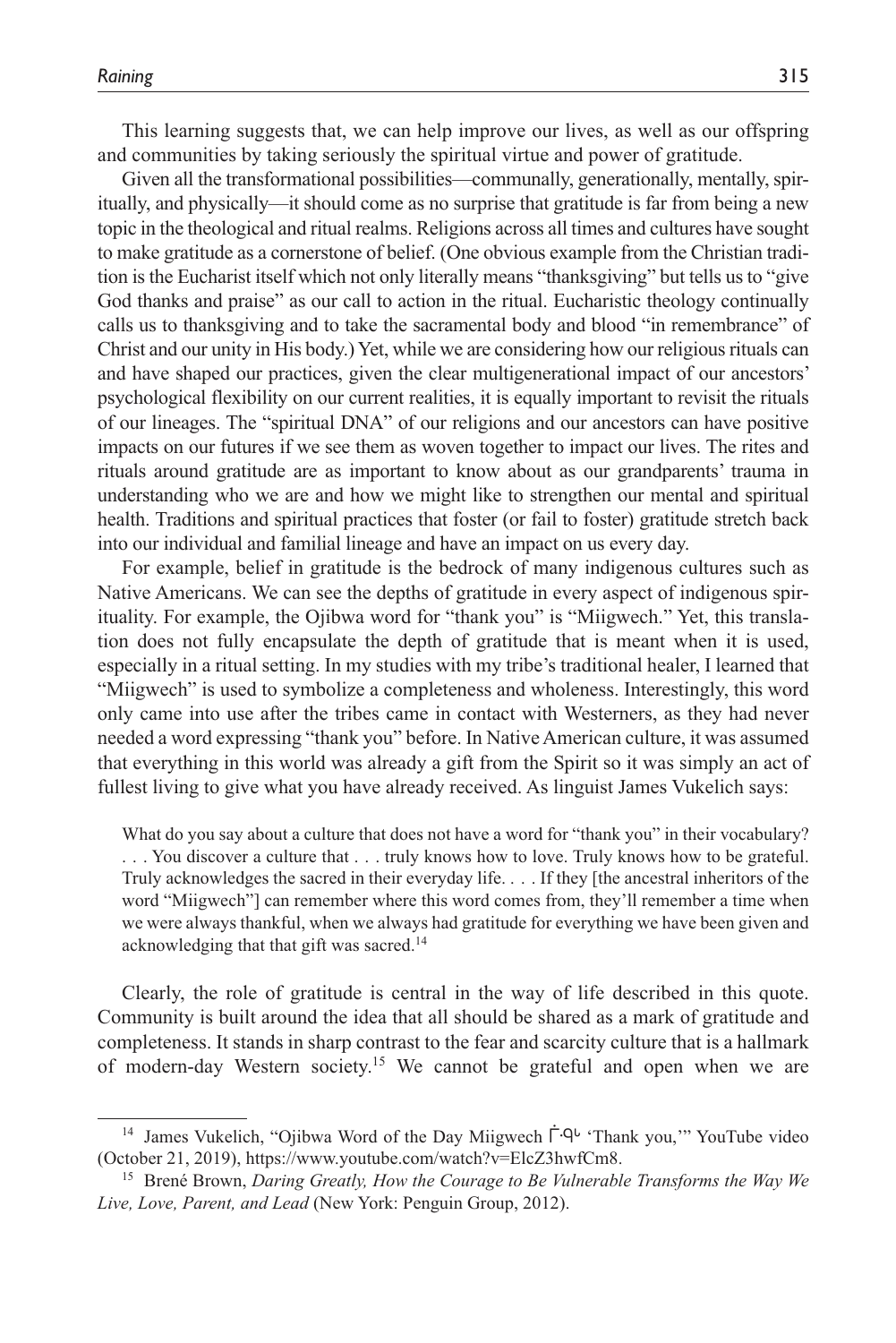constantly afraid that we will not be provided for. Thus, we see how practices of gratitude that can be fostered in a spiritual community can help open our eyes to the way God provides for our needs.

A key element is the role of community in gratitude practices—both in indigenous groups and religious groups. An individual has gratitude for the gifts God has bestowed and then gives out of that gratitude to others. Rituals around harvest, rites of passage, even daily prayer can be seen as being held together by gratitude as a kind of spiritual glue. Rituals and gratitude practices survive and thrive because, "they contribute to social cohesion that is they strengthen the bonds between community members by producing emotional alignment (shared emotions), fostering collective identities, and promoting solidarity."16 This adhesive power of gratitude is especially important in facing one of the greatest blocks to gratitude—loneliness. Currently, we are in a major loneliness epidemic caused by social distancing, the lack of deep friendships, and most recently, the COVID-19 pandemic, which has sent a majority of people into their own homes for safety. And this loneliness epidemic is not just a problem for individuals, it is a major communal health problem. According to Former Surgeon General Dr. Vivek Murthy, "it turns out that loneliness is associated with a reduction in your lifespan that is as severe as the lifespan you see with smoking 15 cigarettes a day," he said. "We evolve to be social creatures. . . . So when you're disconnected, you're in a stress state. When that happens chronically, it can have a profound impact on your health."17 Now, more than ever in recent history, the church must use gratitude as a way to bring people closer to one another turning toward ancient rituals in new ways. This need for connection is especially true as we watch church communities taking advantages of new technologies following the onset of the COVID-19 virus and the social isolation that comes along with it.

## **The role of gratitude for the church's future drawing from past—guidance from our ancestors**

Church communities have a unique opportunity to be a prime source of gratitude training in a time when it is desperately needed since they are communities gathered to practice shared virtues. In the Episcopal tradition, we have beautiful prayers and liturgies (such as the Eucharist and the Litany of Thanksgiving<sup>18</sup>) that can help congregants foster the virtue in their lives. "These Eucharistic prayers being deeply rooted in the earlier Jewish tradition gives thanks to God by recalling God's great acts such as creation, deliverance, and promise (anamnesis). This remembrance, when coupled with the request to God to do something similar now in our time

<sup>16</sup> Dimitris Xygalatas, "Do Rituals Promote Social Cohesion?" in *The Cognitive Science of Religion: A Methodological Introduction to Key Empirical Studies*, ed. D. Jason Slone and William M. McCorkle Jr. (London: Bloomsbury Academic, 2019), 163.

<sup>&</sup>lt;sup>17</sup> "Former surgeon general sounds the alarm on the loneliness epidemic," CBS News (October 19, 2017), [https://www.cbsnews.com/news/loneliness-epidemic-former-surgeon-general](https://www.cbsnews.com/news/loneliness-epidemic-former-surgeon-general-dr-vivek-murthy/)[dr-vivek-murthy/](https://www.cbsnews.com/news/loneliness-epidemic-former-surgeon-general-dr-vivek-murthy/) (accessed February 22, 2020).

<sup>18</sup> Episcopal Church, *The Book of Common Prayer and Administration of the Sacraments and Other Rites and Ceremonies of the Church: Together with the Psalter or Psalms of David According to the Use of the Episcopal Church* (New York: Church Publishing, 1986), 836–37.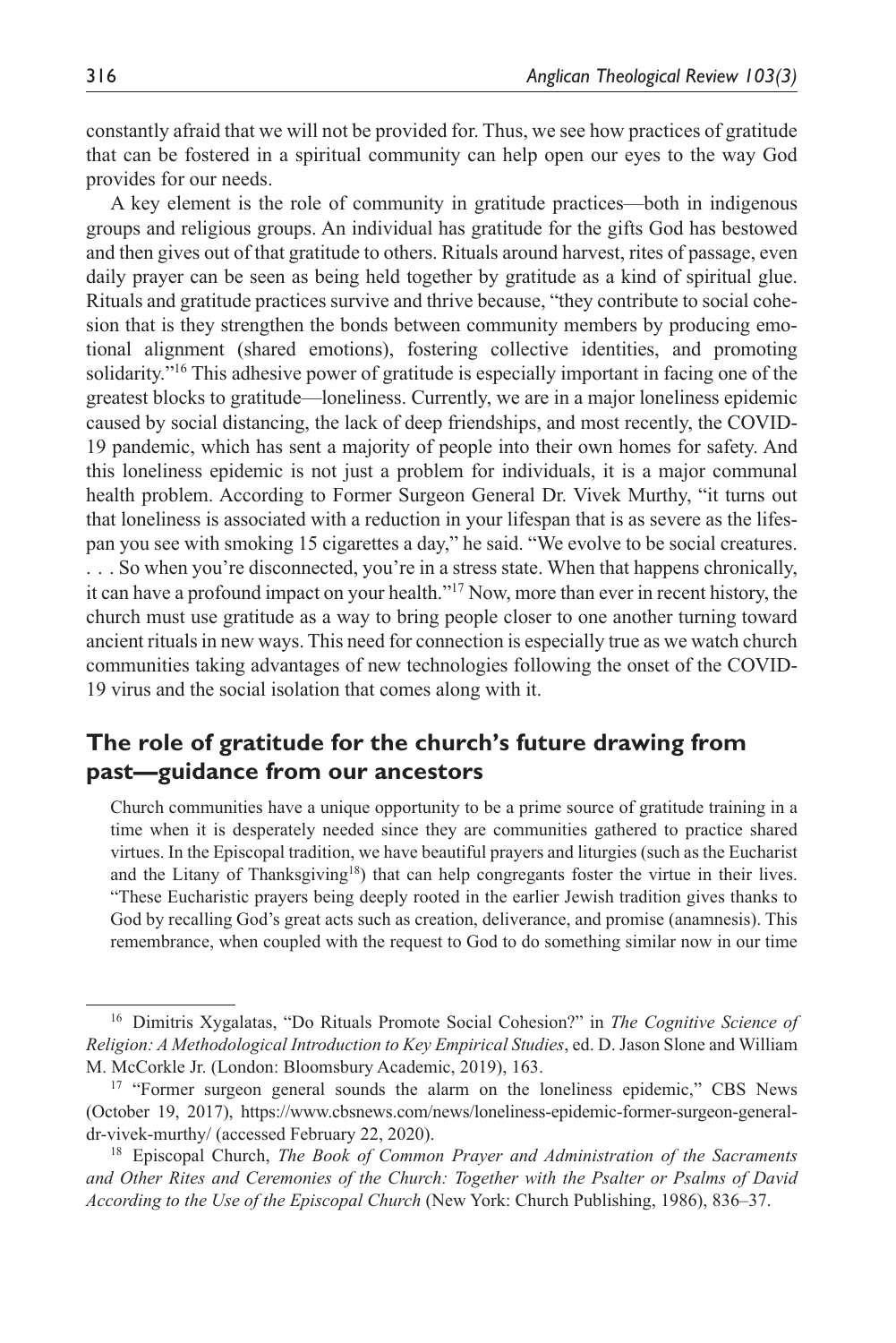(epiclesis) are the central organs of the anatomy of Jewish and Christian prayer."19 Additionally, following the examples of our Native American brothers and sisters, it too can draw upon its corporate memory to express gratitude in a fuller way. For example, for over 400 years, the Eucharistic prayers of the Anglican Missal were prayers of Doxology or praise only. They named God and God's actions, but did not help us shape our prayers in gratitude. Yet, this neglected a long history of Eucharistic prayers being primarily about thanksgiving. "What is true . . . is that Eucharistic prayer seems to have begun with thanksgiving or praise, expressed by one or more number of praise verbs, and [only then] to have moved from that proclamatory section to a supplication."<sup>20</sup> Thus, the 20th century liturgical movement reached back into a deep historical past and restored language of gratitude to modern Eucharistic prayers. When we celebrate our history of corporate gratitude, we can help shape the worshiping generations for years to come.

It is likewise very important for individuals to begin to reach back into their own multi-lineage background and explore patterns and behaviors that may need reinstating. In the Native American community, many ancestors were not taught the rites and rituals of their people. Due to a systematic and widespread "whitewashing" and eradication of First Nation people and customs, many of our grandparents were not able to be openly native without being labeled a "savage." Many of these oppressive and destructive regulations from the government were reinforced by religious institutions who were trying to "kill the Indian to save the man" as the terrible expression went. So, it should be of no great surprise that many people are disconnected from their own ancestral heritage which, given all we know about multi-lineage effects of trauma, can only hinder a person's receptivity to gratitude and self-understanding. Despite this unimaginable trauma, Native Americans held onto their faith through thanksgiving and hope practiced in community, proving that rituals and religious gatherings can be places where that generational damage is reversed with prayers, song, and fellowship. Church communities would do well to explore blood memory especially as it connects patterns of ritual in indigenous communities as a gateway for future healing.

Examining such a ritual can help us understand the power of embracing this healing. At our 2019 Powwow and spiritual gathering, members of the Sault Ste. Marie Tribe of Chippewa Indians (Ojibwa) gathered for a traditional time of sharing and storytelling. The gathering took place from sunrise to set in a ceremonial lodge oriented "so that the lodge can have four doorways so that the spirits [and ancestors] can enter from each of the Four Sacred Directions. Only the eastern doorway [as the direction of the sunrise which symbolizes new beginnings and resurrection in the church] was to be used by humans."21 Upon entering, every person was to place sacred tobacco—one of the four sacred medicines of the Native Americans—on the holy fire

<sup>&</sup>lt;sup>19</sup> Kevin J. Moroney (Associate Professor in the H. Boone Porter Chair of Liturgics Director of the Chapel of the Good Shepherd, General Theological Seminary), interviewed by Hillary Raining, New York, NY, January 2020.

<sup>20</sup> Thomas J. Talley, "Eucharistic Prayers, Past, Present and Future," in *Revising the Eucharist: Groundwork for the Anglican Communion*, ed. David R. Holeton (Bramcote: Grove Books, 1995), 7.

<sup>21</sup> Edward Benton-Banai, *The Mishomis Book: The Voice of the Ojibway* (Minneapolis: University of Minnesota Press, 2010), 85.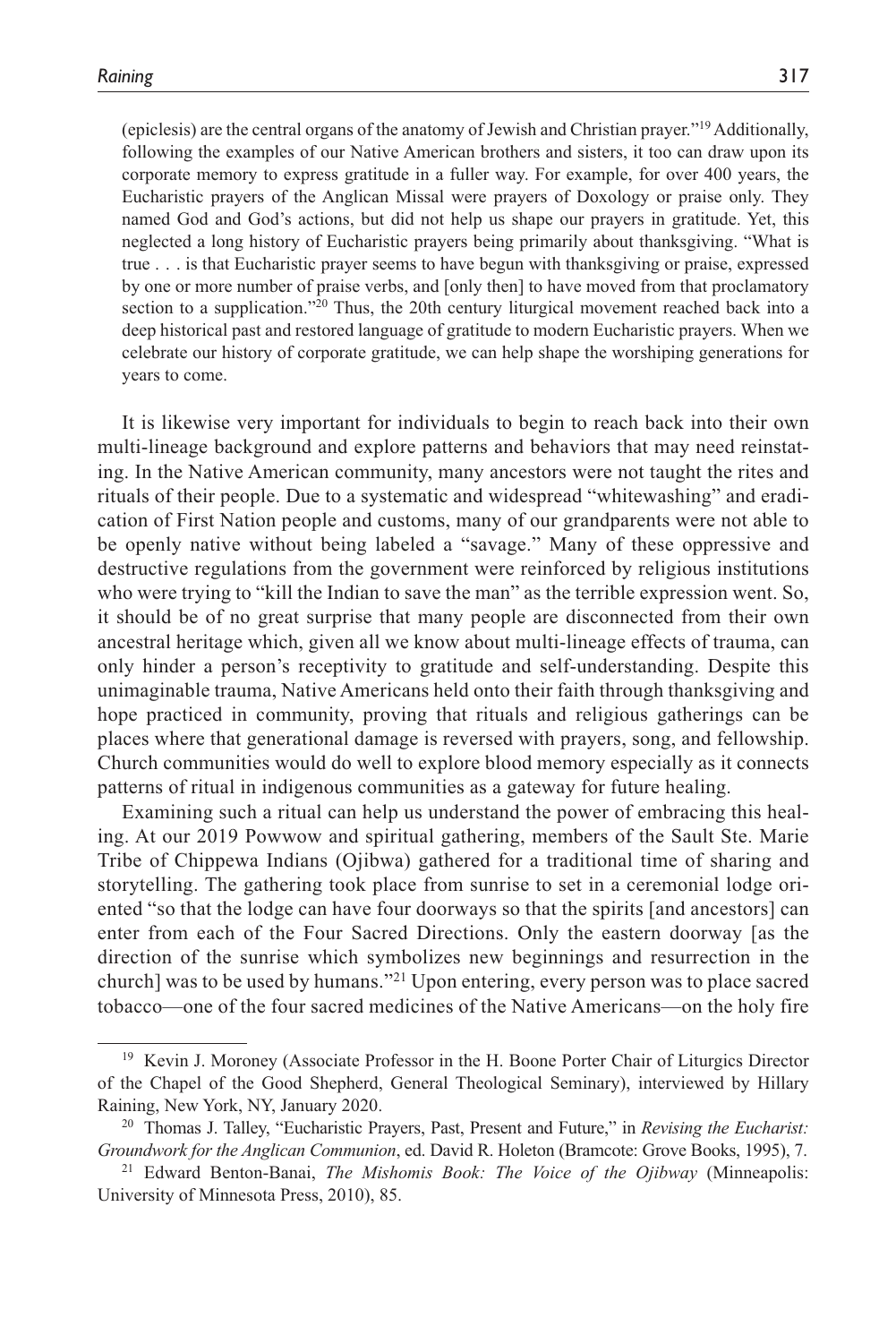as an "offering of thanksgiving,"22 thus grounding the entire event in a spirit of gratitude. Like many ritualized Ojibwa gatherings, people were invited to speak "their truth" by passing around a totem stick with the head of an eagle on the top. The eagle is used as a symbol of truth because of a legend that holds that the eagle intervened on behalf of humanity with God. This feathered brother is said to be able to look right into the sun and as such, no one can lie when the eye of the eagle gazes upon them. To honor the eagle in this way is to hold gratitude for its relationship to us.<sup>23</sup> As people told their stories and messages, they always began by thanking their elders (marking their understanding of blood memory) and would always talk of the need to be grateful as a way of life. Many of these stories were ancient myths or stories of their own relatives and tribal elders. The gathering was closed with chants of thanksgiving and a call for peace and unity across the world. Doyle Turner describes the effects of such a gathering by writing of similar Ojibwa gathering:

On through the night it went, timeless beauty, haunting harmony, wonderful words of faith and encouragement, reaching far back, gathering of past into present through the memories of the oldest, saints remembered, accolades given for keeping tradition alive through even the leanest of spiritual times. We heard words of hope for tomorrow tinged with uneasiness that it may all end, but tonight is a timeless prayer lifted to God in pulsating, wavering, hopeful harmony. We are together now, tonight, all is right with the world.<sup>24</sup>

If religious communities were able to create such ritualistic spaces for ancient gratitude-sharing, members would grow in gratitude and community. Indeed, everyone who was welcomed into that space was told that everyone was grateful for their presence, and was considered a member of the tribe held together by that ancient glue of gratitude. It was understood that the blood that flowed through our veins was also carrying the spirit of those who had gone before.

Typically in Episcopal churches, services are conducted via the Book of Common Prayer. One of the very first directives listed in the book has to do with the principal act of gratitude, the Holy Eucharist. Immediately following the Preface it states: "The Holy Eucharist, the principal act of Christian worship on the Lord's Day and other major Feasts, and Daily Morning and Evening Prayer, as set forth in this Book, are the regular services appointed for public worship in the Church."<sup>25</sup> Built into this rite is a theological and liturgical concept that mirrors the gratitude for ancestors of Native Americans—the Church's cosmic understanding of the Communion of Saints. In the Eucharist, Episcopalians hold fast to the belief that all those who have gone before surround the communion table joining together heaven and earth. The saints who have gone before

<sup>22</sup> Benton-Banai, *The Mishomis Book*, 85.

<sup>23</sup> Benton-Banai, *The Mishomis Book*, 82.

<sup>24</sup> Doyle Tuner, "Prayer Songs of the Ojibwe Singers," *First Peoples Theology Journal* 6 (2012): 22.

<sup>25</sup> Episcopal Church, *The Book of Common Prayer and Administration of the Sacraments and Other Rites and Ceremonies of the Church: Together with the Psalter or Psalms of David According to the Use of the Episcopal Church*, 13.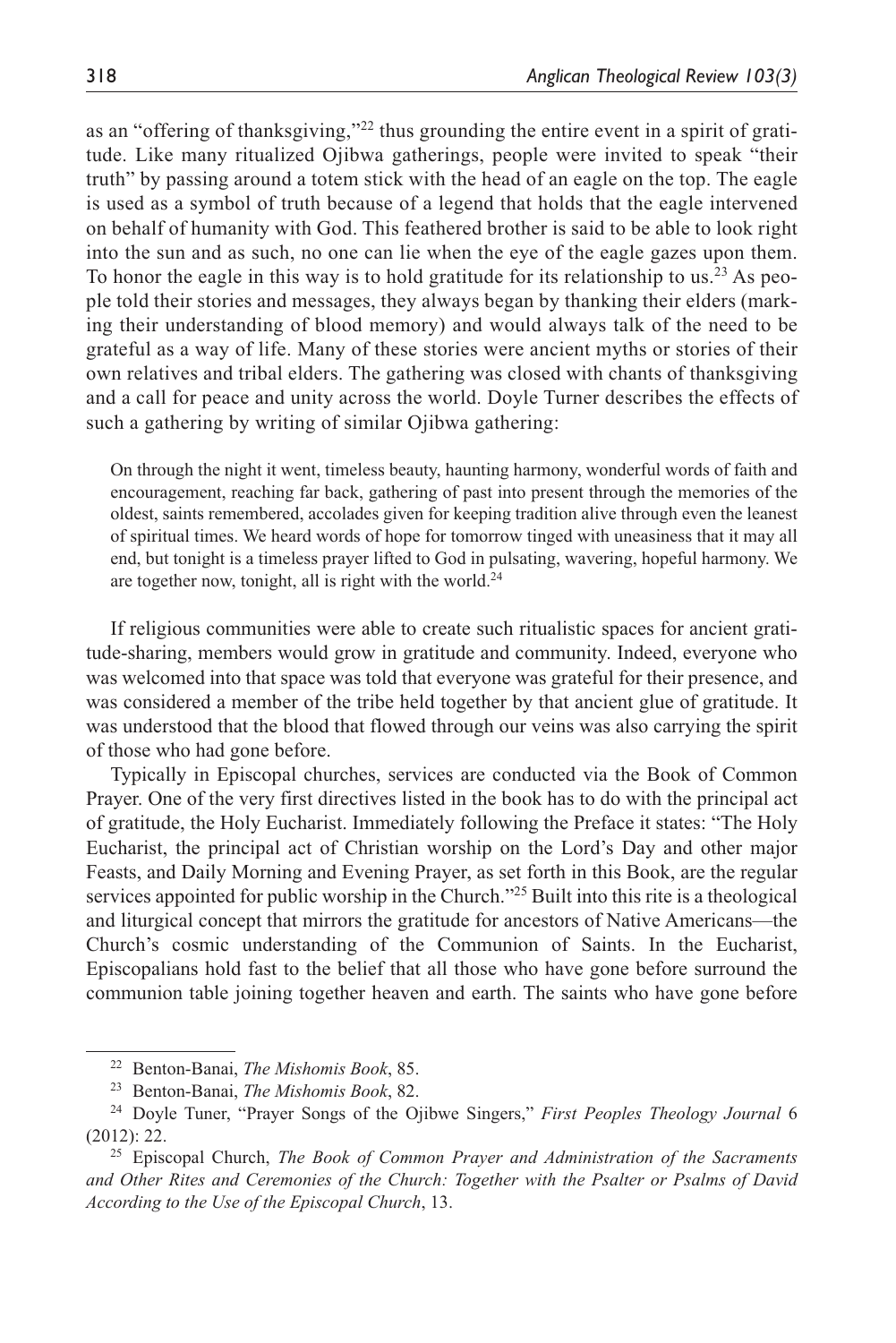join the saint "below" in gratitude for God. This unity with heaven and earth is reflected in the Sanctus where we pray, "Therefore we praise you, joining our voices with Angels and Archangels and with all the company of heaven, who forever sing this hymn to proclaim the glory of your Name . . ."26 Offering our "sacrifice of thanksgiving and praise," helps us join with the Holy Spirit to create this cosmic "tribe" that stretches beyond time and space. The blood of the chalice becomes a blood memory all its own by gathering every member of the Body of Christ into one.

Yet, in too many of these "principal acts" of corporate thanksgiving, the priest offers up the words of thanksgiving on behalf of the congregation.27 In experience, this can have the opposite, unintended effect of making congregants feel like spectators. Unlike the powwow gathering, described above, there is very little space for worshipers to share their own ancestral wisdom. Yes, the service contains the stories of the faith and the Eucharistic prayer itself tells the story of redemption in Jesus, but not the stories of the faithful assembled today. What indigenous rituals can teach us is that we each have wisdom of gratitude to share given our lived experiences and blood memory. What is needed are ritualized places where those can be shared, heard, and internalized as an exercise of practicing the virtue.

Similarly, we are in a time of non-storytelling and non-myth creation. The late Joseph Campbell, leading scholar in the field of mythology (who often credited Native American myths with his love of the subject and for being some of the richest and most well developed in the world) pointed to the power of myth making for a society. In his view, culture and community were shaped around the stories and rituals they shared. Of critical importance are the tales of creation which are fundamentally stories of being grateful for the interconnectedness of the world and humanity with God. Yet, Campbell also spoke about the dangers of living in a time (such as now) when those basic spiritual building blocks are removed. He was quoted saying,

Without myths and rituals society today becomes marked by destructive and violent acts by young people who don't know how to behave in civilized society . . . [They are left to work out the meaning of life on their own]. . . . [K]ids [who are not given myths and rituals] have their own gangs and their own initiations and their own morality. . . . [T]hey are dangerous because their own laws are not those of the [community]. They have not been initiated into a society. ... What we have today is a demythologized world.<sup>28</sup>

When we are not telling stories, we are not making meaning. Nor are we passing on practices that help develop virtues.

Yet, as the above powwow story highlights, a central tenet of Native American ritual is telling the stories of our people and our own family members. The creation stories of the Ojibwa, for example, often talk about the gift of creation and the need to be grateful for every aspect of life. This practice of storytelling is even treated seasonally (not unlike the liturgical telling of certain scriptural stories), with the highpoint of the storytelling

<sup>26</sup> *Book of Common Prayer*, 362.

<sup>27</sup> David Holeton, *Renewing the Anglican Eucharist* (Cambridge: Grove Books, 1995), 7.

<sup>28</sup> Joseph Campbell and Bill D. Moyers, *The Power of Myth* (New York: Doubleday, 1988), 8–9.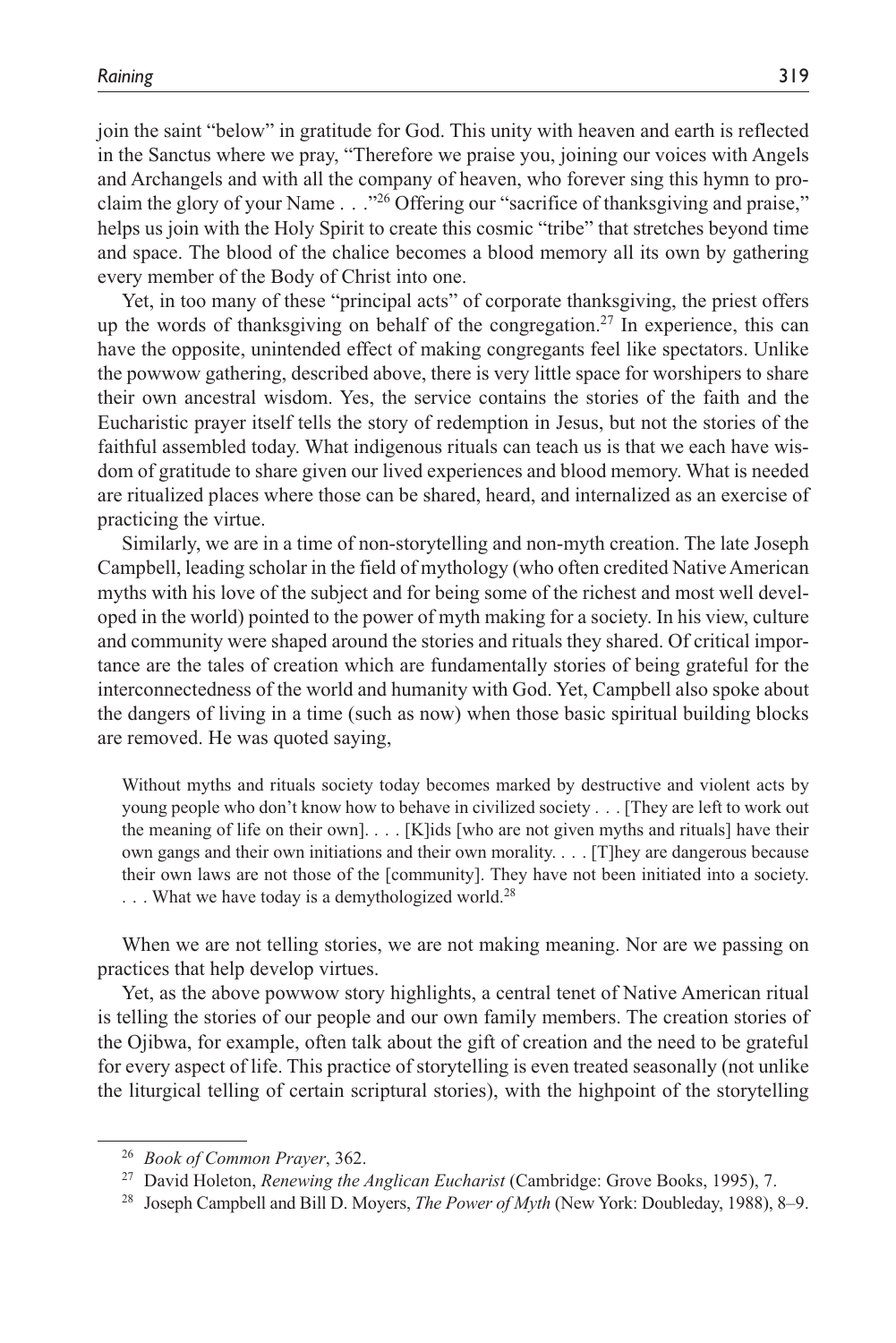season starting around the winter solstice. For the Ojibwa, one reason for this seasonal nature is that, "many traditional stories contain animal characters. To be respectful, people waited until the winter when animals hibernate or become less active so they cannot hear themselves being talked about."<sup>29</sup> Thus, storytelling was a way to remember our place in God's creation. Further, each story was treated as something to be thankful for. "To have a storyteller tell you a story is like receiving a gift. To be respectful, a gift of tobacco is offered to the storyteller before the story begins. The storyteller will often take the tobacco outside and place it on the earth as an offering to the spirits of the story,"<sup>30</sup> again showing how the gratitude in the details story and in the telling help to tie in the gift of community and creation.

In light of the deep importance of myth to a culture's practice of gratitude, we should once again turn to examining the Eucharist. In some ways, the Eucharist does offer a place of sharing the central stories of the faith in the "Liturgy of the Word" portion. Each service contains in this first section several scripture readings and, presumably, the preacher offers a meaning—making sermon based on those passages. Given the right preacher, these can be helpful tools in passing on virtuous wisdom. And, as mentioned, the Eucharistic prayer itself contains the fullness of Jesus' story (and thus all of creation's story) of union and salvation. Yet, the same concern made above about the lack of space for congregants to respond can be made here. The Liturgy of the Word is not participatory enough to allow people to create their own meaning-making stories. Yes, the stories (especially the Gospel) are often surrounded by ceremonial songs and actions. However, the storyteller/preacher is never thanked as a part of the ritual. And worse still, people are never invited to give their own stories of gratitude. Christians believe that we are a part of God's ongoing salvation history in the world. Yet, our canon and fresh expressions have been limited to the words on the page and the sermons from the pulpit. To take our cues from our ancestors, faith communities would do well to create congregational opportunities for storytelling and creation in their services. Doing so would allow people to practice gratitude.

Finding a place for people to share their own stories within the Eucharist would also be a chance for the Church to again call upon its own "institutional blood memory." As Thomas J. Talley reminds us, "from Cappadocia to Edessa by ca. 300, the Eucharistic prayer celebrated in a Christian form the 'triad'. . ., the beginning of sacred history in Creation, the critical midpoint of that history in the Revelation of God in Christ and his inauguration of Redemption, and the future of the Covenant people moved by the indwelling of the Holy Spirit toward the consummation of sacred history when that Redemption will be fulfilled."<sup>31</sup> Here we see that the Eucharist itself was never intended to be a service that just remembers a story from antiquity. The Eucharist grafts us into Christ's storymaking our stories a part of the ongoing work of the Holy Spirit in the present and into the

<sup>&</sup>lt;sup>29</sup> Dennis Zotigh, "The Winter Solstice Begins a Season of Storytelling and Ceremony," The Smithsonian National Museum of the American Indian (December 19, 2017), [https://www.smith](https://www.smithsonianmag.com/blogs/national-museum-american-indian/2017/12/20/american-indian-winter-solstice/)[sonianmag.com/blogs/national-museum-american-indian/2017/12/20/american-indian-winter](https://www.smithsonianmag.com/blogs/national-museum-american-indian/2017/12/20/american-indian-winter-solstice/)[solstice/](https://www.smithsonianmag.com/blogs/national-museum-american-indian/2017/12/20/american-indian-winter-solstice/) (accessed February 22, 2020).

<sup>30</sup> Zotigh, "The Winter Solstice Begins."

<sup>31</sup> Thomas J. Talley, "The Literary Structure of the Eucharistic Prayer," *Worship* 58 (1984): 419.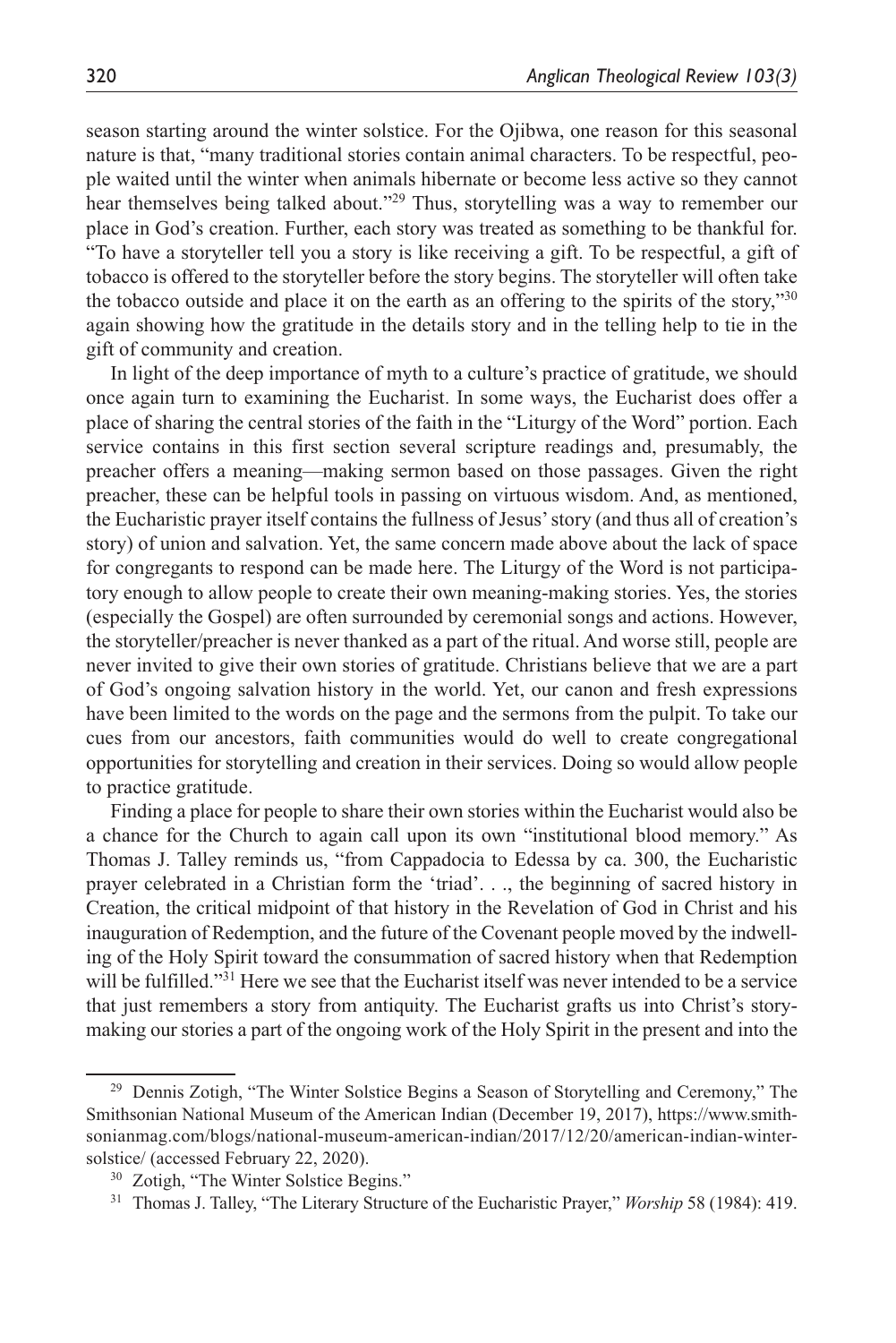future. Far from "reducing the concept [memorization] to an expression of temporal distance from the redemptive act [or merely seeing the rite as simple], 'memory' i.e. looking back to a distant event, the ancient church understood it as an act of holy anamnesis. We can at least be quite clear that the idea 'keep in mind' [as a translation for anamnesis] is a dangerous vacuity."32 Pulling on this ancient liturgical understanding will point us to create spaces in our services to invite current storytelling and gratitude sharing as we discern where the Holy Spirit is currently moving. Perhaps the greatest barrier to incorporating communal gratitude sharing in the pattern of Native Americans will be a practical one: time. Making space for sharing does not fit neatly into a compact Eucharistic.

Faith communities may do well to consider a time for gratitude practices in place of the sermon. For example, on one Sunday, people could be invited to share with their neighbor in the pew (or even better, someone they do not know well) a story of something they are grateful for from God that week. Then, their partner can name these stories as prayers to the whole community. Similarly, these could be used as part of the Prayers of the People. Offering space for people to name before God where they are grateful in their life for God's blessings. There are opportunities for creativity as well with recording video messages of gratitude and prayer to be share with others during online worship when social distancing makes being together physically impossible.

Finally, the indigenous gratitude practices always point back to an abiding understanding that we are a part of creation and are to treat it with gratitude and respect. This love of Creator and creation moves a person to acts of love and thanksgiving in the world. The Rev. Mark Loyal describes that cyclical process thusly:

The soul of this Indian attributed creation to a being able to create and bring the wonders around him into being. This soul developed a deep awe for this great mystery. This awe of his soul led to a deep respect for all creation. . . . The Indian soul perceived that the Creator was helping him and so his soul developed a deep appreciation for his gifts of help. His soul was filled with thanksgiving, and in order to express it, the soul reached out in sharing with others the things he received from the hands of the Creator. . . . His soul could not hold back, but had to express his thankfulness though sharing all that he had received with those around him.<sup>33</sup>

Unlike so much of Western culture, Native American spirituality does not look at the creation as something to be dominated, harvested, and bent to our will. Creation is seen as a gift. Thus how we treat it and share in its abundance should be nothing less than grateful stewardship.

Christianity is a religion rooted in the Incarnation—that is the belief that the Creator stepped into creation and became a creature himself. Through Jesus, all of creation is understood to be reconciled to God. So it is ironic that our church communities do little to remind Christians of their role to be caretakers of this planet. An example of this lack could be seen at the 2018 General Convention of The Episcopal Church. Members of the Indigenous Ministries of The Episcopal Church testified on behalf of Resolution

<sup>32</sup> Thomas J. Talley, "The Eucharistic Prayer: Directions for Development," *Worship* 51 (1977): 323.

<sup>33</sup> Mark Loyal, "Soul of the Indian," *First Peoples Theology Journal* 1 (2000): 85.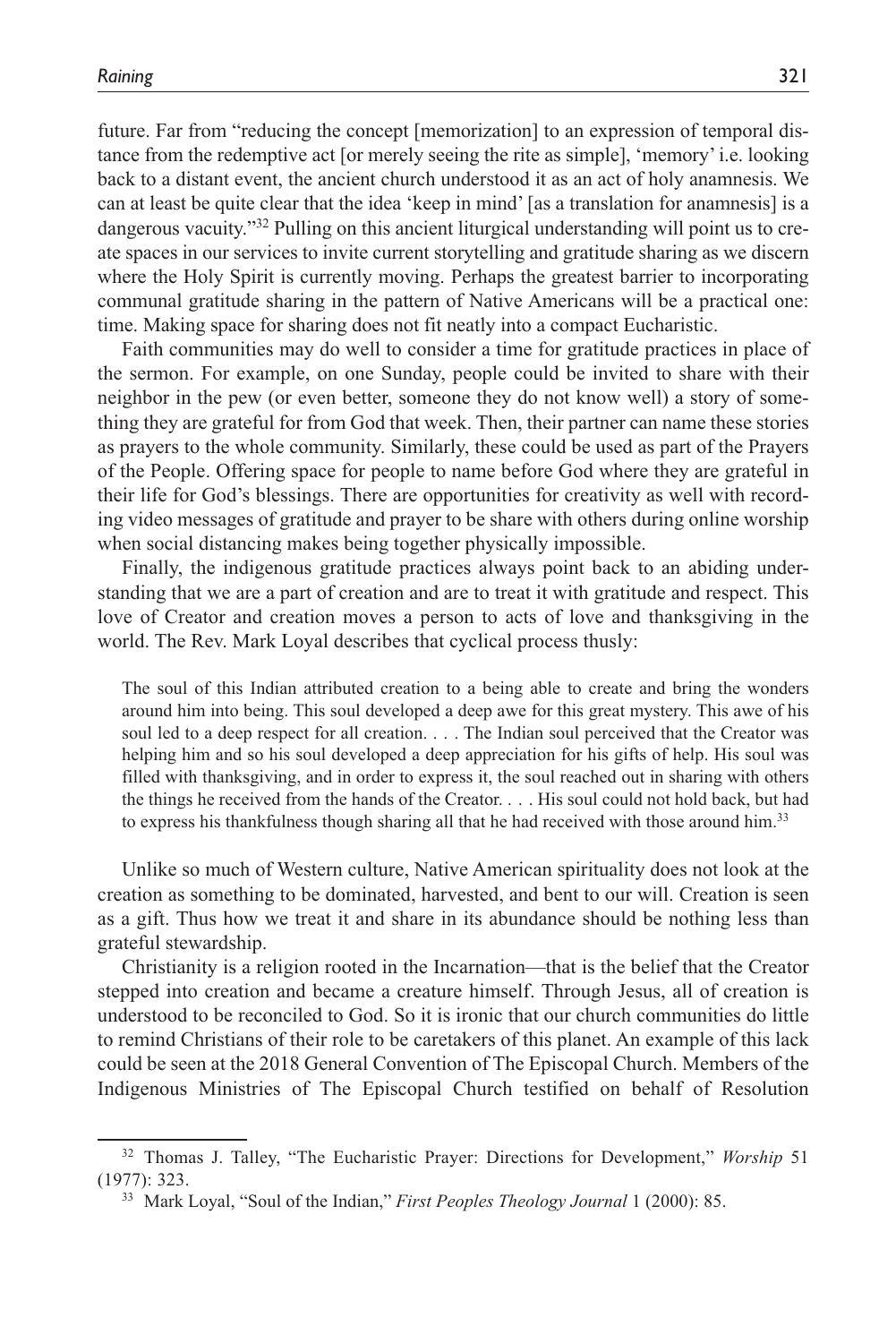2018-C030. This resolution asked the Convention to add a new promise to the Baptismal Covenant asking, "Will you cherish the wondrous works of God, and protect and restore the beauty and integrity of all creation?"34 Unfortunately, this resolution failed to even make it out of committee. Instead, the issue was referred to be considered by the task force as one among many others in their work of prayer book revision. A lack of awe and wonder in our liturgies and rituals will lead to a lack of gratitude for God's creation. Sadly, we are already seeing the devastating effects that can have. Churches need to foster communities that embrace the Native American view of the planet and our thankful response to its blessings.

## **Conclusion**

Churches who lean into that deep interconnectedness that gratitude can help build communities that are connected in gratitude and faith. Many Native American spiritual leaders are calling for such a theological and liturgical emphasis in the Christian tradition. For example, Episcopal Bishop and past Dean of Episcopal Divinity School Steven Charleston wrote about the Church as the Global Tribe in the 21st century as benefiting from the blood memory of native peoples:

One of the greatest remaining reservoirs of [religious] adaptive community is within the indigenous cultures of this planet. Our goal should be to nurture and extend the vision of these communities. . . . The promise of the global tribe is the legacy of North America's indigenous civilization. It is the alternative to fear, conflict and oppression. It is a possibility tested and proven in the experience of Native communities. It is an option for a culture that would practice the simple lessons of a spirituality that not only endured the worst [trauma] that globalization has to offer, but grown stronger in spite of it.<sup>35</sup>

In other words, infusing our religious traditions with the deeply ingrained gratitude rituals of our ancestors, will help us also heal from our traumas. We will grow by practicing their pattern of becoming people who can transform trauma into peace.

There is no question that the virtue of gratitude has the power to transform our lives and not just ours, but the lives of those who come after us. The good news is that gratitude is a practice that can be fostered and cultivated. The even better news is that, as Native American society can show us, our communities can also be shaped by our gratitude by taking us out of a scarcity mindset and lifting our hearts heavenward. We are given many gifts—and some sorrows—through our ancestral blood memory, all of which can help us on our path to deeper spiritual growth. If we are to represent Christ, we must look back to our traditional practices of gratitude and forward to a future where we live in a world governed not by the virtues of trauma and fear, but of hope and gratitude. In doing so we can change ourselves and future generations. If our trauma can be passed

<sup>&</sup>lt;sup>34</sup> The Archives of the Episcopal Church, RESOLUTION NO. 2018-C030: "Proposed Baptismal Covenant Language," [https://www.episcopalarchives.org/sites/default/files/gc\\_](https://www.episcopalarchives.org/sites/default/files/gc_resolutions_2018/2018-C030.pdf) [resolutions\\_2018/2018-C030.pdf](https://www.episcopalarchives.org/sites/default/files/gc_resolutions_2018/2018-C030.pdf) (accessed March 3, 2020).

<sup>35</sup> Steven Charleston, "The Global Tribe: Community in the 21st Century," 28–9.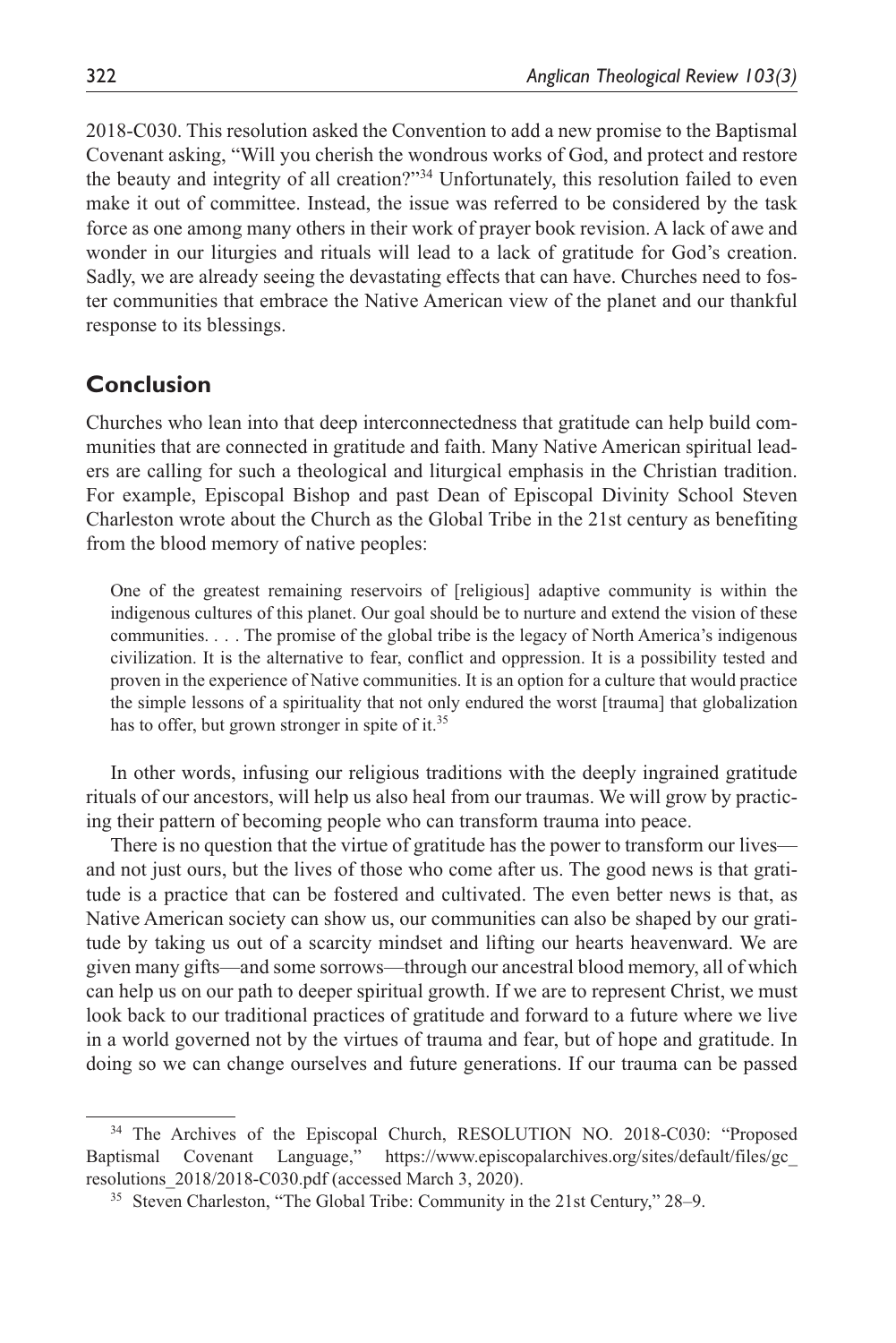down, so can our gratitude. Let us build places of spiritual community that can foster a deeply healing and transforming gratitude. Miigwech!

#### **Declaration of conflicting interests**

The author(s) declared no potential conflicts of interest with respect to the research, authorship, and/or publication of this article.

#### **Funding**

The author(s) received no financial support for the research, authorship, and/or publication of this article.

#### **Bibliography**

- American Psychiatric Association. *Diagnostic and Statistical Manual of Mental Disorders*, 5th ed. Arlington, VA: American Psychiatric Publishing, 2013.
- Anderson, Owanah. "Reclaiming the Heart of our Cultures: Our Languages." *First Peoples Theology Journal* 6 (2012): 51–60.
- Baracz, Sarah, and Femke Buisman-Pijlman, "How Childhood Trauma Changes Our Hormones, and Thus Our Mental Health, into Adulthood." *The Conversation*. Accessed October 16, 2017. [http://theconversation.com/how-childhood-trauma-changes-our-hormones-and-thus](http://theconversation.com/how-childhood-trauma-changes-our-hormones-and-thus-our-mental-health-into-adulthood-84689)[our-mental-health-into-adulthood-84689](http://theconversation.com/how-childhood-trauma-changes-our-hormones-and-thus-our-mental-health-into-adulthood-84689).
- Bass, Diana Butler. *Grateful: The Subversive Practice of Giving Thanks*. New York: HarperCollins, 2019.
- Benton-Banai, Edward. *The Mishomis Book: The Voice of the Ojibway*. Minneapolis: University of Minnesota Press, 2010.
- Brown, Brené. *Daring Greatly: How the Courage to Be Vulnerable Transforms the Way We Live, Love, Parent, and Lead*. New York: Penguin Group, 2012.
- Bryner, Jeanna. "Close Friends Less Common Today, Study Finds." *Live Science*. November 4, 2011; accessed August 19, 2012. [http://www.livescience.com/16879-close-friends-decrease](http://www.livescience.com/16879-close-friends-decrease-today.html)[today.html.](http://www.livescience.com/16879-close-friends-decrease-today.html)
- Campbell, Joseph, and Bill D. Moyers. *The Power of Myth*. New York: Doubleday, 1988.
- CBS News. "Former surgeon general sounds the alarm on the loneliness epidemic." October 19, 2017; accessed February 22, 2020. [https://www.cbsnews.com/news/loneliness-epidemic](https://www.cbsnews.com/news/loneliness-epidemic-former-surgeon-general-dr-vivek-murthy)[former-surgeon-general-dr-vivek-murthy](https://www.cbsnews.com/news/loneliness-epidemic-former-surgeon-general-dr-vivek-murthy).

Charleston, Steven. *The Four Vision Quests of Jesus*. New York: Morehouse Publishing, 2015.

- Charleston, Steven. "The Global Tribe: Community in the 21st Century." *First Peoples Theology Journal* 4 (2004): 23–29.
- Christen, Markus, Darcia Narvaez, and Eveline Gutzwiller-Helfenfinger. "Comparing and Integrating Biological and Cultural Moral Progress." *Ethical Theory and Moral Practice* 20 (2017).
- Densmore, Frances. *Chippewa Customs*. St. Paul: Minnesota Historical Press, 1979.
- Doctor, Ginny. "Indigenous Theology as a Call for Healing." *First Peoples Theology Journal* 5 (2010): 105–111.
- Episcopal Church. *The Book of Common Prayer and Administration of the Sacraments and Other Rites and Ceremonies of the Church: Together with the Psalter or Psalms of David According to the Use of the Episcopal Church*. New York: Church Publishing, 1986.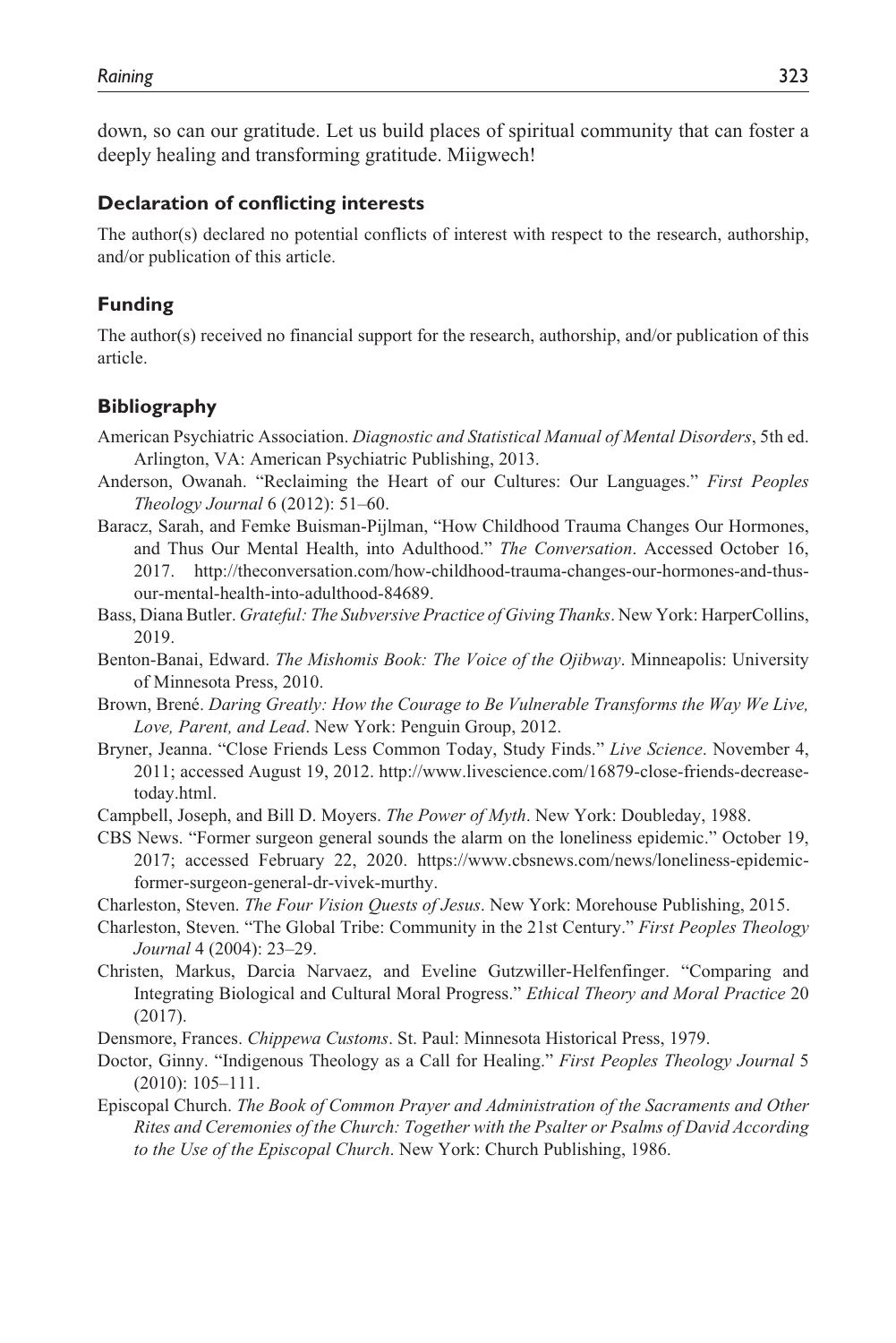- Episcopal Church, Archives. RESOLUTION NO. 2018-C030: "Proposed Baptismal Covenant Language." Accessed March 3, 2020. [https://www.episcopalarchives.org/sites/default/files/](https://www.episcopalarchives.org/sites/default/files/gc_resolutions_2018/2018-C030.pdf) [gc\\_resolutions\\_2018/2018-C030.pdf.](https://www.episcopalarchives.org/sites/default/files/gc_resolutions_2018/2018-C030.pdf)
- Fuchus, Thomas. "The Phenomenology of Shame, Guilt and the Body in Body Dysmorphic Disorder and Depression." *Journal of Phenomenological Psychology* 33, no. 2 (2002).
- Harvard Medical School. "Giving thanks can make you happier." Accessed January, 13, 2020. <https://www.health.harvard.edu/healthbeat/giving-thanks-can-make-you-happier>.
- Holeton, David. *Renewing the Anglican Eucharist*. Cambridge, UK: Grove Books, 1995.
- Jablonka, Eva, and Marian Lamb. *Evolution in Four Dimensions*, 2nd ed. Cambridge, MA: Bradford, 2014.
- Karen, Robert. "Shame." *Atlantic Monthly* 269, no. 2 (1992).
- Krause, Neal, Deborah Bruce, R. David Hayward, and Cynthia Woolever. "Gratitude to God, Self-Rated Health, and Depressive Symptoms." *Journal for the Scientific Study of Religion* 53, no. 2 (2014): 341–55.
- Krause, Neal, Robert A. Emmons, and Gail Ironson. "Benevolent Images of God, Gratitude, and Physical Health Status." *Journal of Religion and Health* 54, no. 4 (2015): 1503–1519.
- Lange, Dirk G. *Trauma Recalled: Liturgy, Disruption, and Theology*. Philadelphia: Fortress Press, 2009.
- Lin, Chih-Che, and Yu-chu Yeh. "How Gratitude Influences Well-Being: A Structural Equation Modeling Approach." *Social Indicators Research* 118, no. 1 (2014): 205–17.
- Loyal, Mark. "Soul of the Indian." *First Peoples Theology Journal* 1 (2000): 84–87.
- Lyubomirsky, Sonja, and Kristin Layous. "How Do Simple Positive Activities Increase Well-Being?" *Current Directions in Psychological Science* 22, no. 1 (2013): 57–62.
- Merritt, Carol Howard. *Healing Spiritual Wounds*. New York: HarperCollins, 2017.
- Morin, Amy. "7 Scientifically Proven Benefits of Gratitude." *Psychology Today*. Accessed January 2020. [https://www.psychologytoday.com/us/blog/what-mentally-strong-people-dont](https://www.psychologytoday.com/us/blog/what-mentally-strong-people-dont-do/201504/7-scientifically-proven-benefits-gratitude)[do/201504/7-scientifically-proven-benefits-gratitude.](https://www.psychologytoday.com/us/blog/what-mentally-strong-people-dont-do/201504/7-scientifically-proven-benefits-gratitude)
- Moroney, Kevin J. Interviewed by Hillary Raining, New York, NY, January 2020.
- Panksepp, Jaak, and Lucy Biven. *The Archaeology of Mind: Neuroevolutionary Origins of Human Emotions*. New York: W. W. Norton & Company, 2012.
- Pasquale, Teresa B. *Sacred Wounds: A Path to Healing from Spiritual Trauma*. St. Louis, MO: Chalice Press, 2015.
- Royals, Debbie. "Being Whole and Holy: Self-Care is not counter-cultural." In *Suicide in Our Land: A Pastoral Care Resource*, 56–60. Tempe, AZ: The Indigenous Theological Training Institute of America, 2016.
- Solomon, Andrew. *The Noonday Demon: An Atlas of Depression*. New York: Scribner, 2003.
- Talley, Thomas J. "The Eucharistic Prayer: Directions for Development." *Worship* 51 (1977): 316–325.
- Talley, Thomas J. "Eucharistic Prayers: Past, Present and Future." In *Revising the Eucharist: Groundwork for the Anglican Communion*, edited by David R. Holeton, 6–27. Bramcote, UK: Grove Books, 1995.
- Talley, Thomas J. "The Literary Structure of the Eucharistic Prayer." *Worship* 58 (1984): 404–419.
- Thompson, Andrea. "Bad Memories Stick Better Than Good." *Life Science*. [https://www.livesci](https://www.livescience.com/1827-bad-memories-stick-good.html)[ence.com/1827-bad-memories-stick-good.html](https://www.livescience.com/1827-bad-memories-stick-good.html).
- Tuner, Doyle. "Prayer Songs of the Ojibwe Singers." *First Peoples Theology Journal* 6 (2012): 19–25.
- Tuner, Doyle. "Recognition: Blood, Bone and Spirit." *First Peoples Theology Journal: Special Edition*. (2010): 64–71.
- van der Kolk, Bessel. *The Body Keeps the Score: Brain, Mind, and Body in the Healing of Trauma*. London: Penguin Books, 2015.